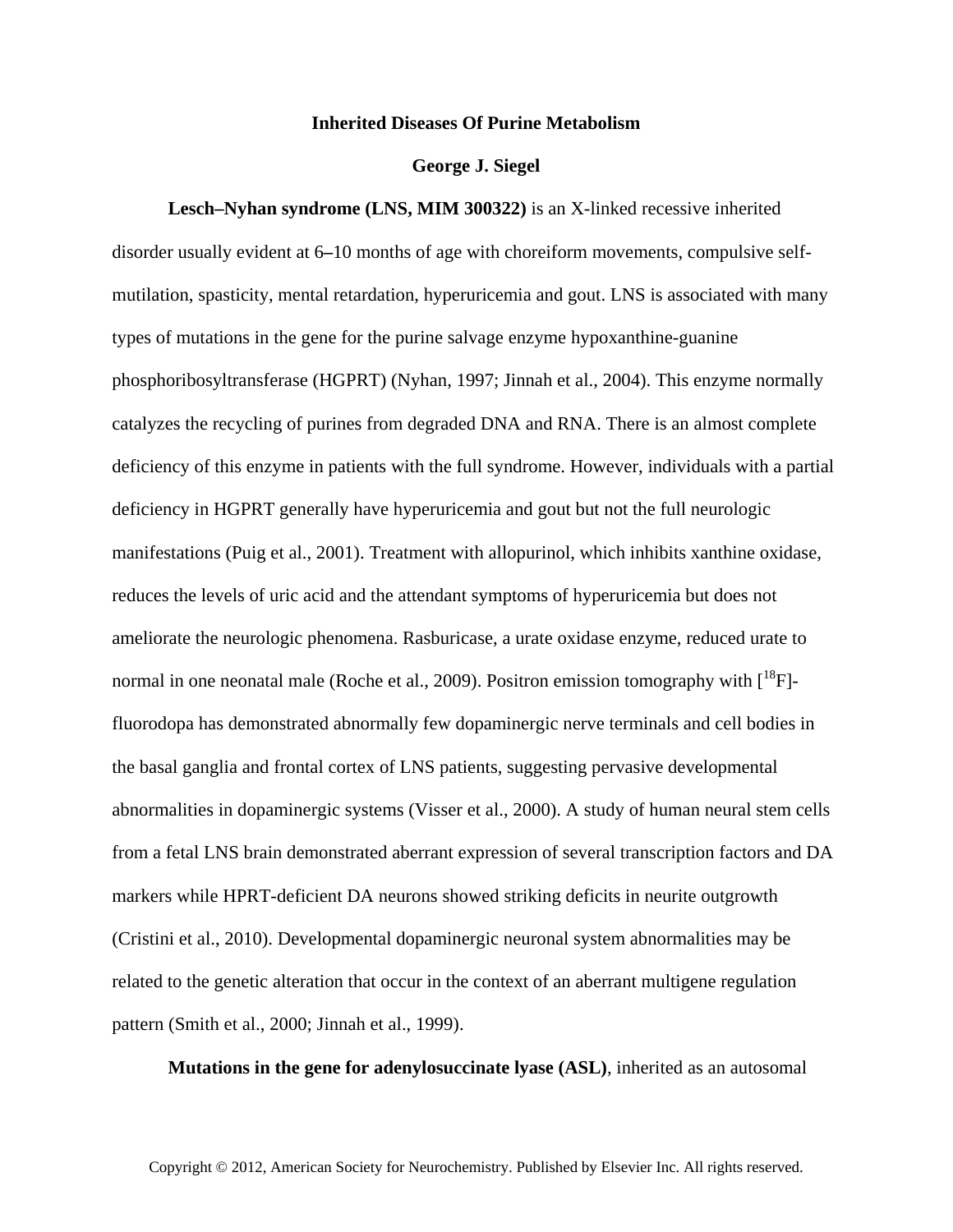recessive disorder in purine metabolism, are associated with severe mental retardation, seizures and autistic behavior, but apparently not self-mutilation (Stone et al., 1992; Sivendran et al., 2004). This homotetrameric enzyme catalyzes two distinct reactions in the *de novo* biosynthesis of purines: the cleavages of adenylosuccinate (S-Ado) and succinylaminoimidazole carboxamide ribotide (SAICAR), both of which accumulate in plasma, urine and cerebrospinal fluid of affected individuals. The accumulation of S-Ado in gray and white matter of patients can be detected as a specific signal by high-resolution proton MRS, which is a reliable noninvasive diagnostic tool (Henneke et al., 2010). Phenotypic severity may vary from neonatal fatality to severe or moderate childhood forms. Nineteen ADSL mutant proteins have been identified in 16 patients representing clinically distinct subgroups that could be correlated with biochemical properties of the mutant proteins (Zikanova et al., 2010). Mutations may involve the active site and/or cooperativity of subunit interactions that affect enzyme activity and stability (Ariyananda et al., 2009)

**Deficiency of the muscle-specific myoadenylate deaminase (MADA1, MIM 102770)** has been frequently associated with exercise-related weakness and has been believed a common cause of metabolic myopathy. MADA1 catalyzes the deamination of AMP to IMP in skeletal muscle and is critical in the purine nucleotide cycle. However, a more recent study has called into question the significance of the MADA1 deficiency, finding no difference in the mutation incidence between symptomatic and asymptomatic carriers (Hanisch et al., 2008).

## **References**

Ariyananda Lde et al., 2009, January 16 Z. Ariyananda Lde, P. Lee, C. Antonopoulos, R.F. Colman, Biochemical and biophysical analysis of five disease-associated human adenylosuccinate lyase mutants. Biochemistry. 48 (23) (2009) 5291–5302.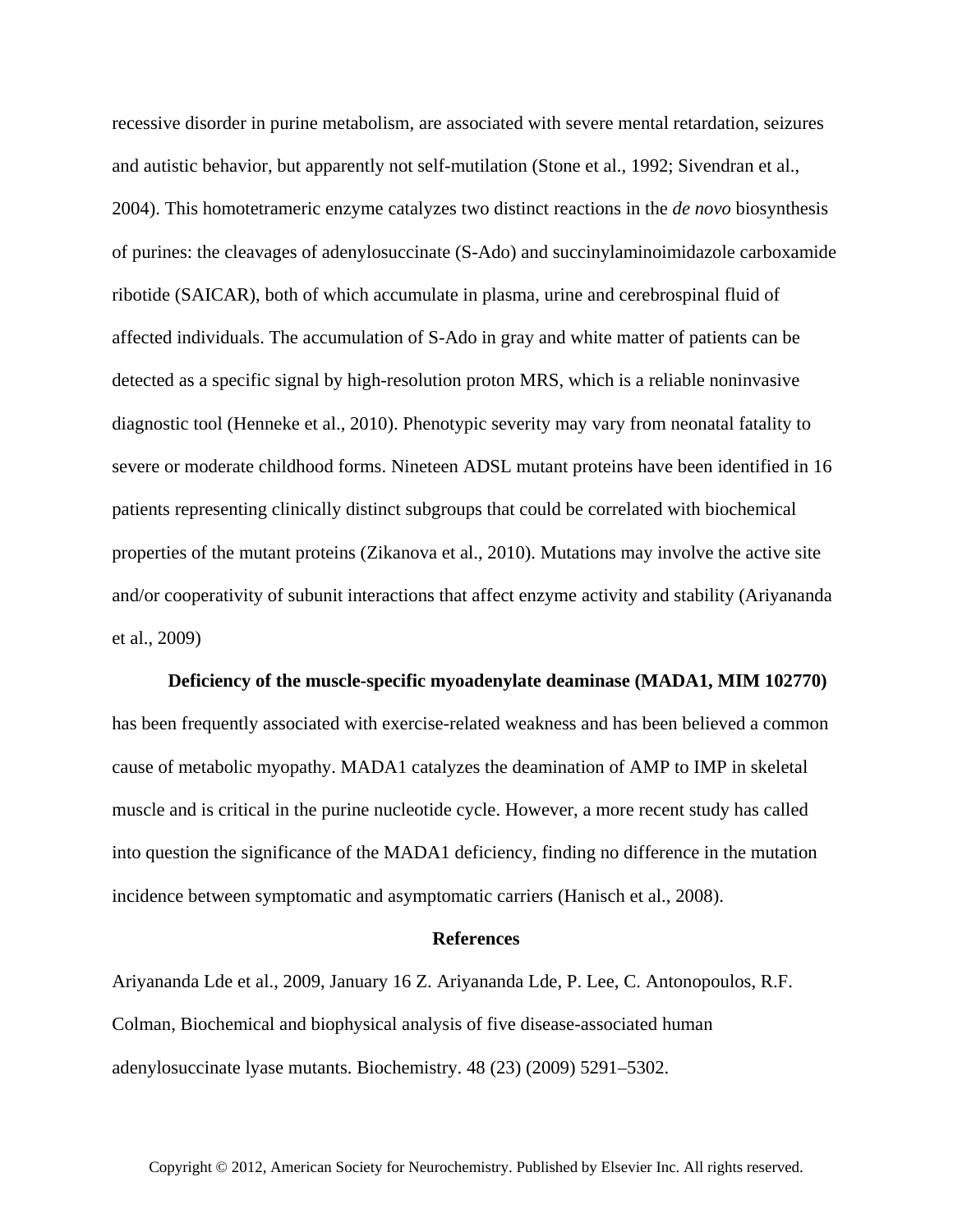Cristini et al., 2010, May 15 S. Cristini, S. Navone, L. Canzi, F. Acerbi, E. Ciusani, U. Hladnik, Human neural stem cells: a model system for the study of Lesch-Nyhan disease neurological aspects. Human Molecular Genetics. 19 (10) (2010) 1939–1950.

Hanisch et al., 2008, March F. Hanisch, P. Joshi, S. Zierz, AMP deaminase deficiency in skeletal muscle is unlikely to be of clinical relevance. Journal of Neurology. 255 (3) (2008) 318–322.

Henneke et al., 2010, June M. Henneke, S. Dreha-Kulaczewski, K. Brockmann, M. van der

Graaf, M.A. Willemsen, U. Engelke, In vivo proton MR spectroscopy findings specific for

adenylosuccinate lyase deficiency. NMR in Biomedicine. 23 (5) (2010) 441–445.

Jinnah et al., 2004 H.A. Jinnah, J.C. Harris, W.L. Nyhan, J.P. O'Neill, The spectrum of mutations causing HPRT deficiency: an update. Nucleosides, Nucleotides & Nucleic Acids. 23 (2004) 1153–1160.

Jinnah et al., 1999 H.A. Jinnah, M.D. Jones, B.E. Wojcik, J.D. Rothstein, E.J. Hess, T. Friedmann, Influence of age and strain on striatal dopamine loss in a genetic mouse model of Lesch–Nyhan disease. Journal of Neurochemistry. 72 (1999) 225–229.

Nyhan, 1997 W.L. Nyhan, The recognition of Lesch–Nyhan syndrome as an inborn error of purine metabolism. Journal of Inherited Metabolic Disease. 20 (1997) 171–178.

Puig et al., 2001 J.G. Puig, R.J. Torres, F.A. Mateos, T.H. Ramos, J.M. Arcas, A.S. Buño, The spectrum of hypoxanthine-guanine phosphoribosyltransferase (HPRT) deficiency. Clinical experience based on 22 patients from 18 Spanish families. Medicine (Baltimore). 80 (2001) 102– 112.

Roche et al., 2009, April A. Roche, B. Pérez-Dueñas, J.A. Camacho, R.J. Torres, J.G. Puig, A. García-Cazorla, Efficacy of rasburicase in hyperuricemia secondary to Lesch-Nyhan syndrome. American Journal of Kidney Diseases. 53 (4) (2009) 677–680.